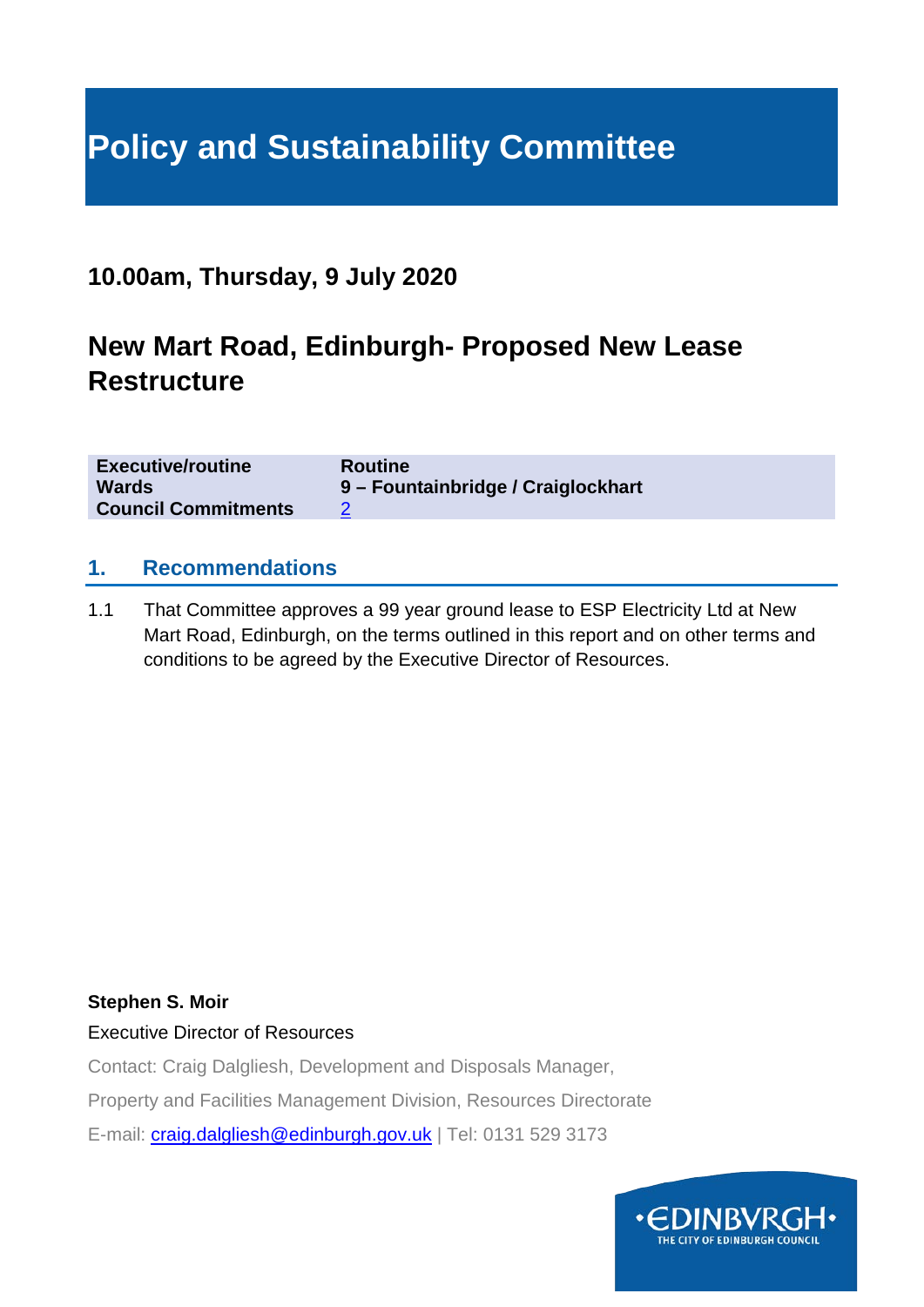**Report**

## **New Mart Road, Edinburgh- Proposed New Lease Restructure**

#### **2. Executive Summary**

2.1 ESP Electricity Limited are seeking to enter a ground lease for an area of land at New Mar Road for a new substation. This report seeks approval to grant a new 99 year lease to ESP Electricity Ltd on the terms and conditions outlined in the report.

#### **3. Background**

- 3.1 On 16 August 2018, the Finance and Resources Committee approved a 20-year ground lease with City Fibre Limited to deliver a full fibre network to nearly every home and business in Edinburgh. There is insufficient grid capacity in the area to support the new datacentre therefore a new substation is required.
- 3.2 ESP Electricity have identified a small area of land in New Mart Road as a suitable location for a substation. The area extends to 8 sq.m (86 sq.ft) or thereby and is shown outlined red on the attached plan.

#### **4. Main report**

- 4.1 The following terms have been provisionally agreed:
	- Subjects 8 sq m (or thereby) at New Mart Road, Edinburgh;
	- Lease: 99 years from 1<sup>st</sup> August 2020 to 31<sup>st</sup> July 2119;
	- Rent: £1.00 per annum (to be effective from 1 August 2020);
	- Use: Substation
	- Repairs: Full repairing and maintaining obligation;
	- Other Terms: Lift and shift provision subject to wider redevelopment of the area if required;
	- Costs: Tenant responsible for all Council's legal costs.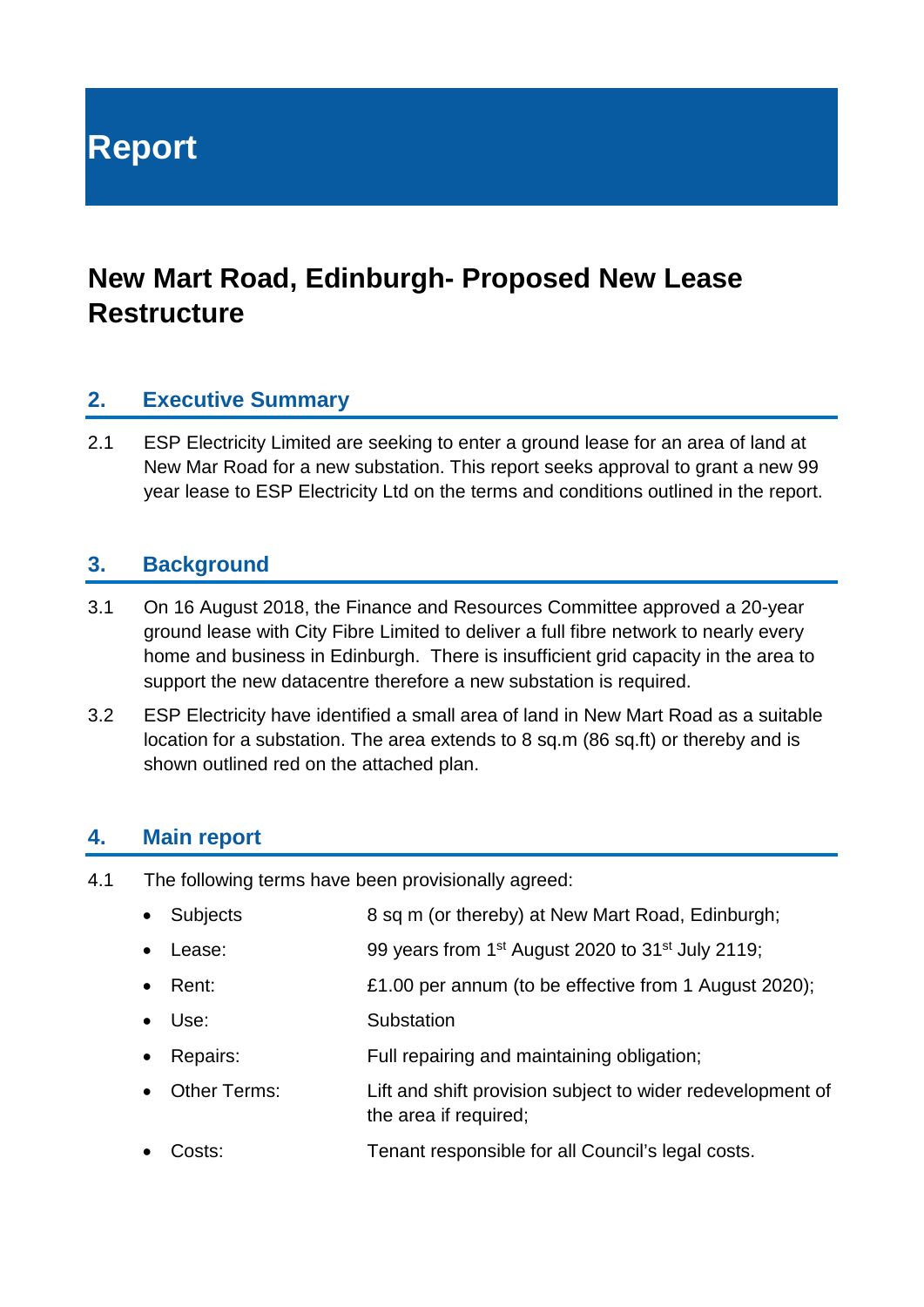### **5. Next Steps**

5.1 Subject to Committee approval, Legal Services will be instructed to progress with the essential documentation to achieve the proposed new ground lease at New Mart Road, Edinburgh.

#### **6. Financial impact**

6.1 There will be limited direct financial benefit to the Council from this lease however it will support the infrastructure investment which in turn will provide both social and economic opportunities for communities and businesses across Edinburgh.

#### **7. Stakeholder/Community Impact**

Ward members have been made aware of the recommendations of the report.

#### **8. Background reading/external references**

8.1 N/A.

#### **9. Appendices**

9.1 Appendix 1 – Location Plan